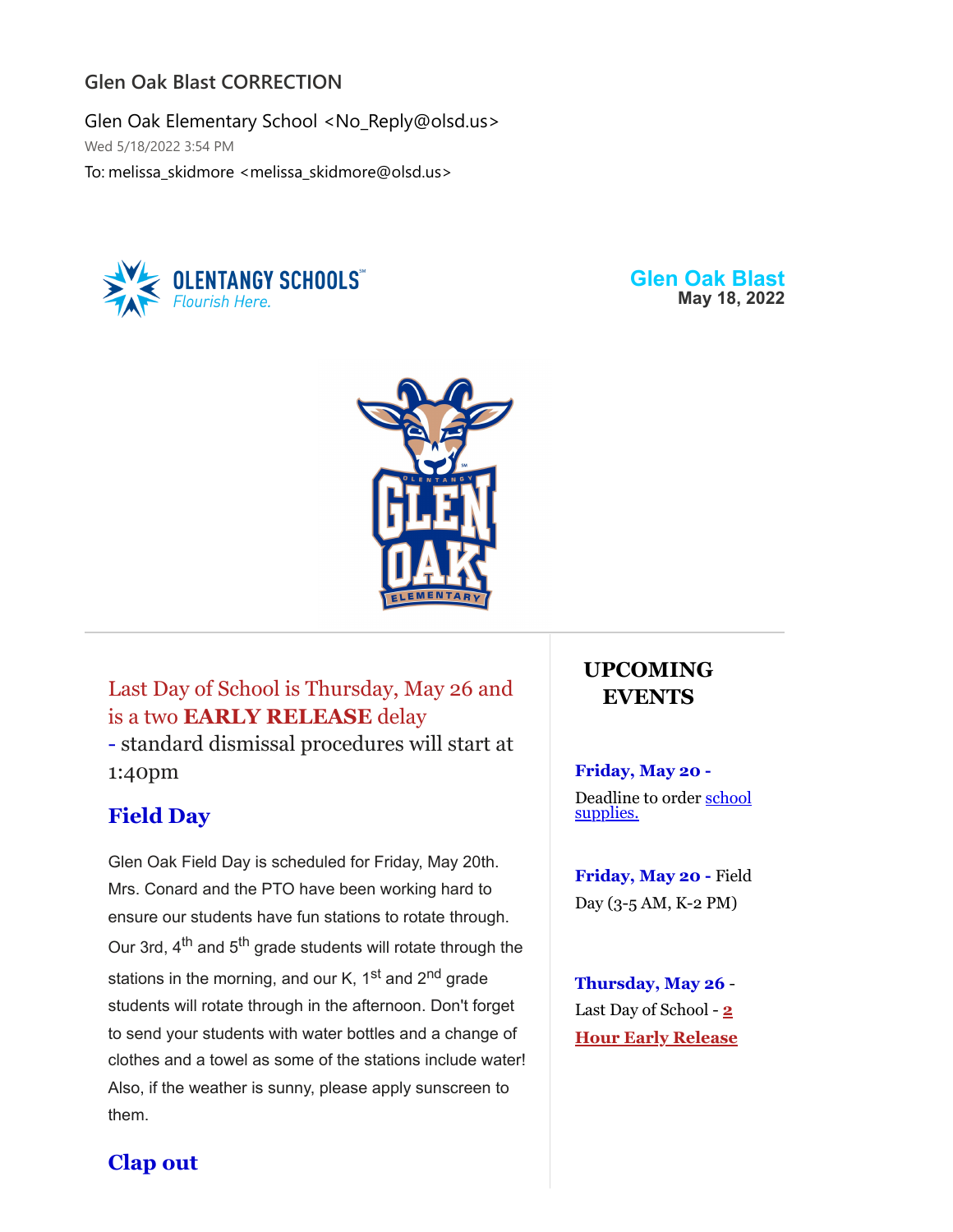It is tradition on the last day of school, **Thursday, May 26**, to honor our 5th grade students by having them "parade through the halls", rocking out to music and K-4 students, staff and parents cheering them. Staff are encouraged to bring a noise maker and have their students line the halls for a start time of 1:30pm. Parents can arrive, park in the front, and enter the building to cheer on their fifth graders.

### **Medication Left in Clinic**

If your child has medication left in the clinic, please pick it up PRIOR to the summer break. Medication that is left in the clinic will be disposed of June 1st. As a reminder, new medication forms are required every school year. A physician's written order is required for any prescription medication at school, whether it is administered in the clinic or self-administered by the student. Middle and high school students ONLY are permitted to carry and selfadminister non-prescription medication with a signed parent consent form. A physician's form is required for non-prescription medication for [Olentangy](https://www.olentangy.k12.oh.us/parents-resources/forms-district-and-athletic) website under Parents, then Forms. Choose the correct form under Health Services Forms. If your child requires seizure care, diabetic care, an inhaler, and/or emergency treatment for an allergy, you may also access the forms online at the same location. School personnel are not permitted to give expired medication; therefore, be aware of the expiration dates of all medication. Please contact the school office or clinic staff if you have any questions.

#### **Food Policy**

Just a reminder for classroom year end events that we do not allow treats, snacks or any food items brought into the classroom. This follows in line with OLSD Board Policy 8510. Please contact Stephen Peters or Anne-Marie Rhodes if you have any questions about this policy.

#### **News from Gym**

Congratulations to Ms. Isabelle's and Ms. Johnson kindergarten classes for winning the last Golden Shoe

## **Specials Rotation Days**

Thurs., May 19 - E Day Fri., May 20 - Field Day Mon. May 23 - A Day Tues. May 24 - B Day Wed. May 25 - C Day

# **EXTRA INFORMATION**

2022-2023 [Calendar](https://resources.finalsite.net/images/v1620050549/olentangyk12ohus/qd6qvmokm7y6lk1e4riu/2022-2023OLSDistrictCalendar.pdf)

2022-23 [Kindergarten calendar](https://resources.finalsite.net/images/v1632325291/olentangyk12ohus/n6xjhrdi0kf7x5th3p9g/2022-2023OLSKindergartenCalendar.pdf)

#### [Peachjar](https://goes.olentangy.k12.oh.us/parents/eflyers-and-peachjar)